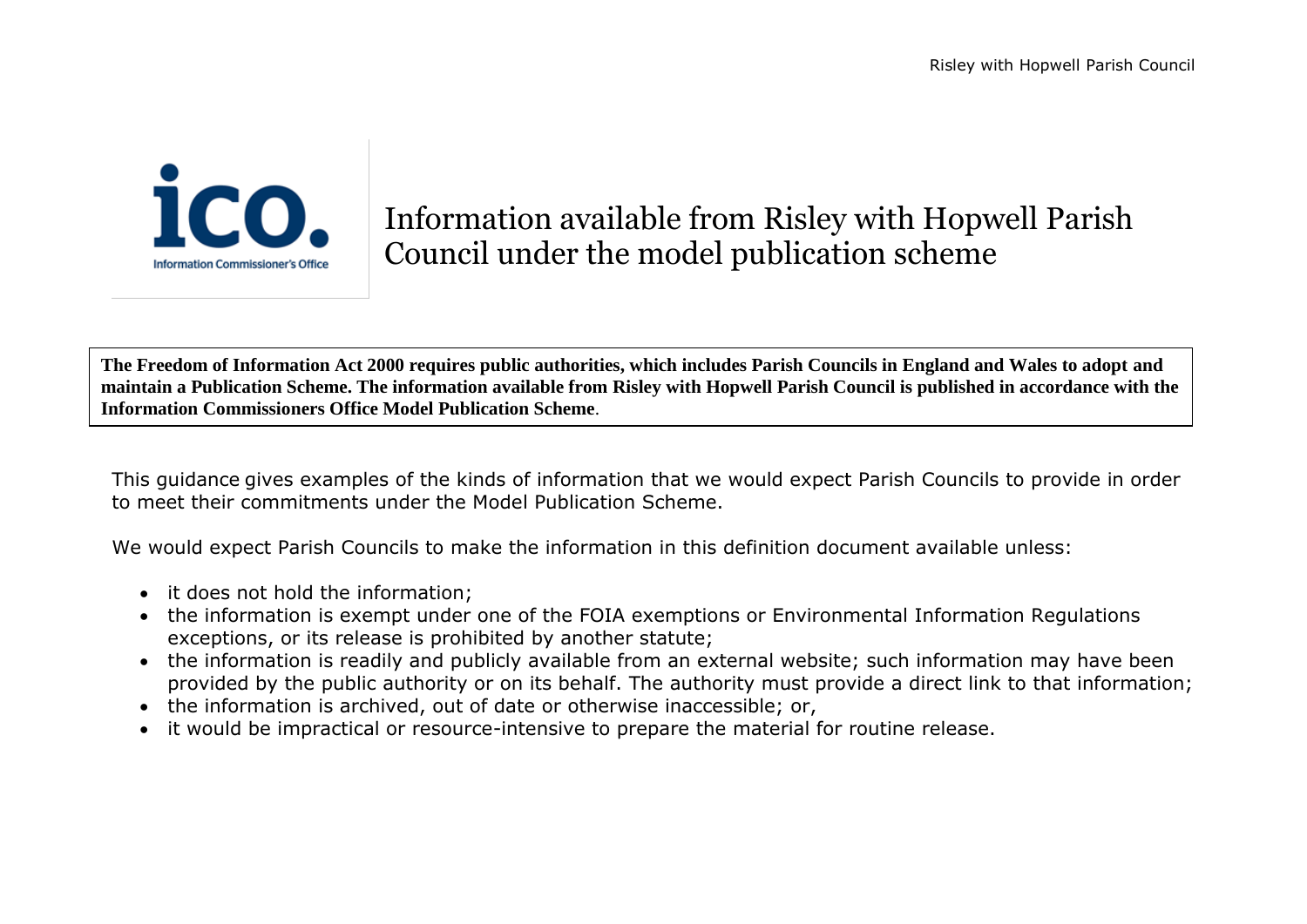The guidance is not meant to give an exhaustive list of everything that should be covered by a publication scheme. The legal commitment is to the model publication scheme, and public authorities should look to provide as much information as possible on a routine basis.

## **Publishing datasets for re-use**

Public authorities must publish under their publication scheme any dataset they hold that has been requested, together with any updated versions, unless they are satisfied that it is not appropriate to do so. So far as reasonably practicable, they must publish it in an electronic form that is capable of re-use.

If the dataset or any part of it is a relevant copyright work and the public authority is the only owner, the public authority must make it available for re-use under the terms of a specified licence. Datasets in which the Crown owns the copyright or the database rights are not relevant copyright works.

The Datasets Code of Practice recommends that public authorities make datasets available for re-use under the [Open Government Licence.](http://www.nationalarchives.gov.uk/doc/open-government-licence/version/2/)

The term 'dataset' is defined in section 11(5) of FOIA. The terms 'relevant copyright work' and 'specified licence' are defined in section 19(8) of FOIA. The ICO has published [guidance](http://www.ico.org.uk/for_organisations/guidance_index/~/media/documents/library/Freedom_of_Information/Detailed_specialist_guides/datasets-foi-guidance.pdf) on the dataset provisions in FOIA. This explains what is meant by "not appropriate" and "capable of re-use".

| Information to be published                                                                            | <b>How the information</b><br>can be obtained | Cost |
|--------------------------------------------------------------------------------------------------------|-----------------------------------------------|------|
| Class1 - Who we are and what we do<br>(Organisational information, structures, locations and contacts) | Hard copy or website                          |      |
| This will be current information only.                                                                 |                                               |      |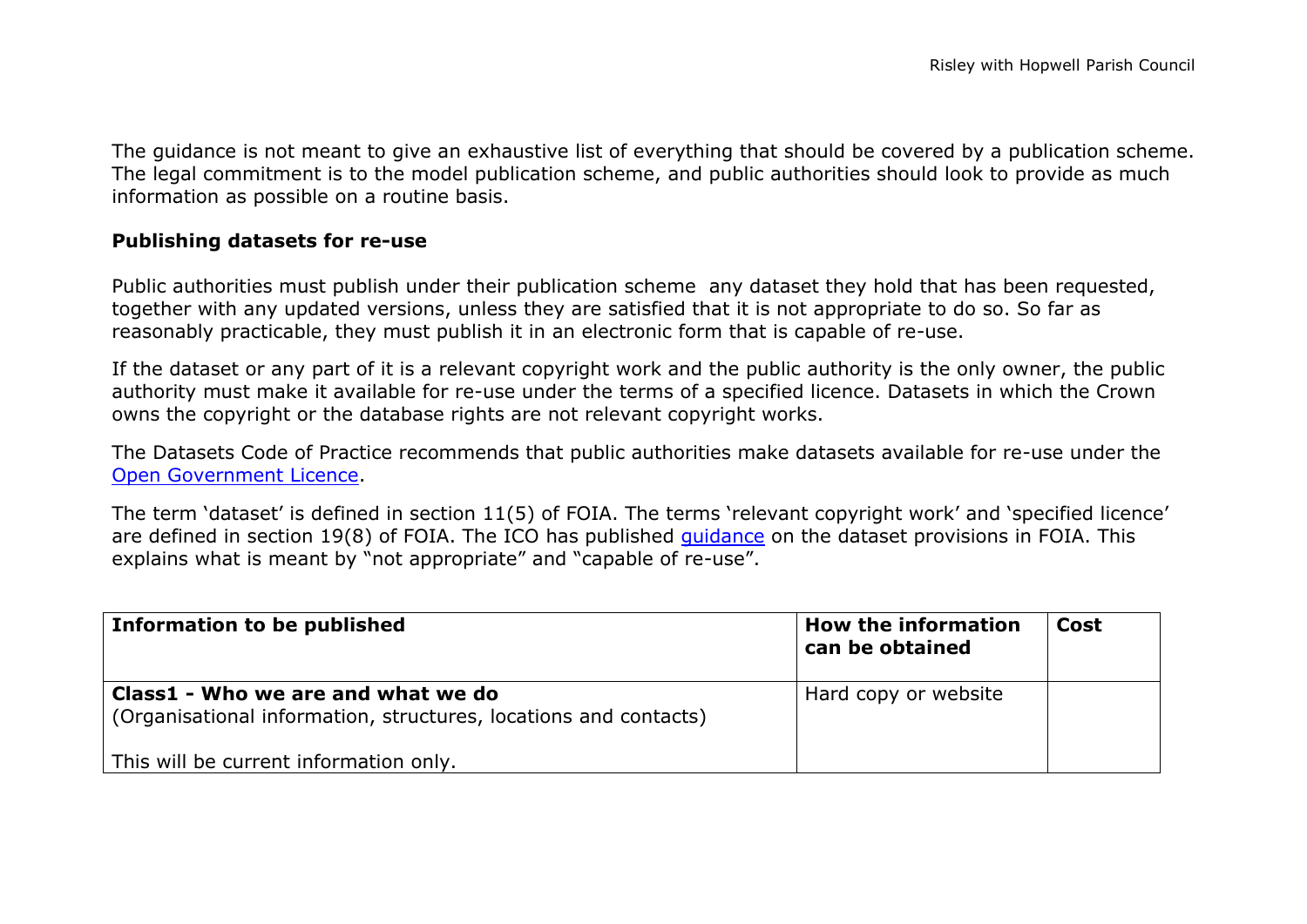| N.B. Councils should already be publishing as much information as      |                          |
|------------------------------------------------------------------------|--------------------------|
| possible about how they can be contacted.                              |                          |
| Who's who on the Council and its Committees (if any)                   | Hard copy or website     |
| Contact details for Parish Clerk and Council members (named contacts   | Hard copy or website     |
| where possible with telephone number and email address (if used))      |                          |
| Location of main Council office and accessibility details              | Hard copy or website     |
| Staffing structure                                                     | Clerk/RFO only           |
|                                                                        |                          |
| Class 2 - What we spend and how we spend it                            |                          |
| (Financial information relating to projected and actual income and     |                          |
| expenditure, procurement, contracts and financial audit)               |                          |
|                                                                        |                          |
| Current and previous financial year as a minimum                       |                          |
|                                                                        |                          |
| Annual return form and report by auditor                               | Hard copy or website     |
| Finalised budget                                                       | Hard copy                |
| Precept                                                                | Hard copy or website     |
| Borrowing Approval letter                                              | Not applicable           |
| Financial Standing Orders and Regulations                              | Hard copy or website     |
| Grants given and received                                              | Hard copy                |
| List of current contracts awarded and value of contract                | <b>Contact the Clerk</b> |
| Members' allowances and expenses                                       | <b>Contact the Clerk</b> |
|                                                                        |                          |
| Class 3 - What our priorities are and how we are doing                 |                          |
| (Strategies and plans, performance indicators, audits, inspections and |                          |
| reviews)                                                               |                          |
| Current and previous year as a minimum                                 |                          |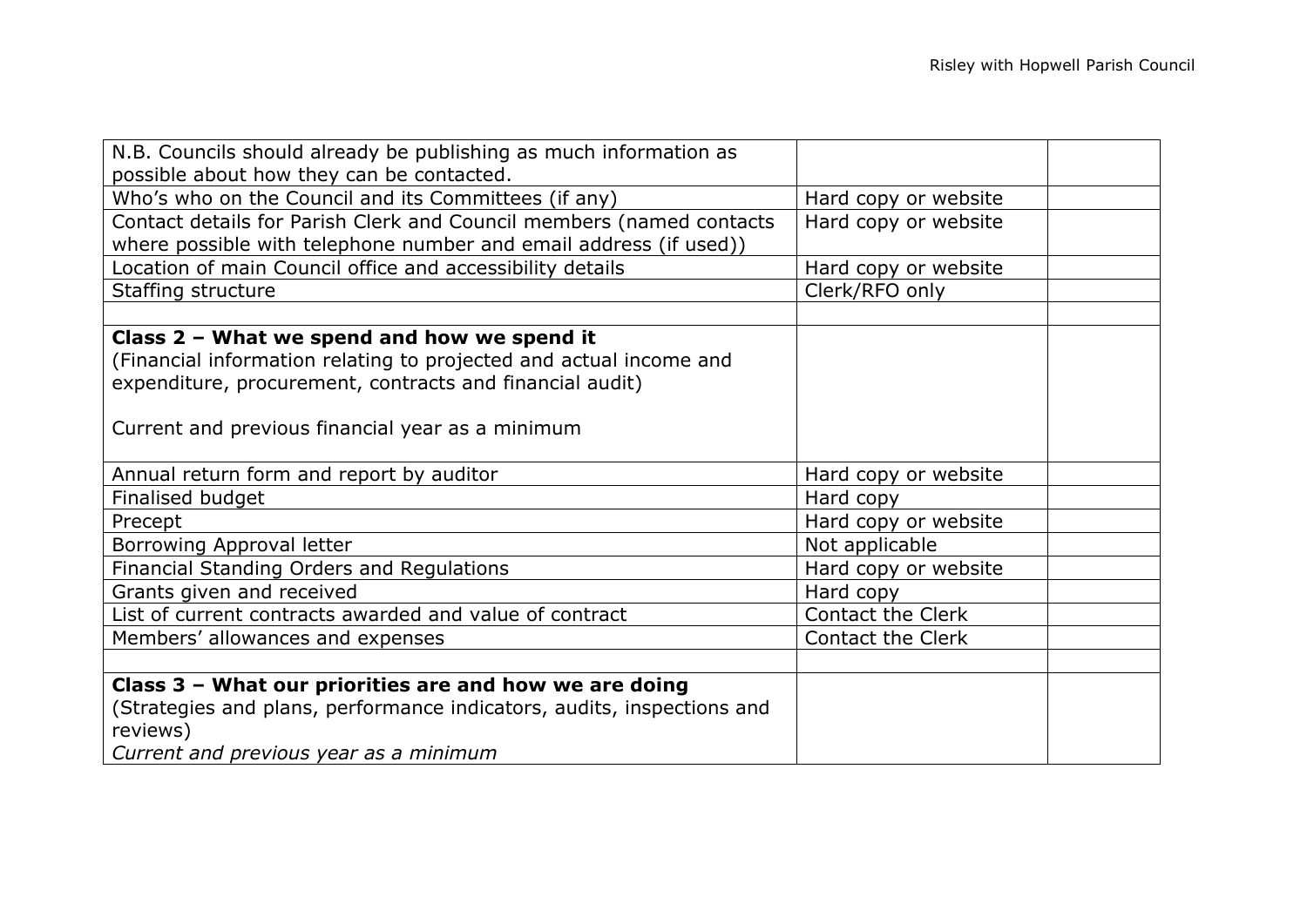| Parish Plan (current and previous year as a minimum)                       | Not applicable        |  |
|----------------------------------------------------------------------------|-----------------------|--|
| Annual Report to Parish or Community Meeting (current and previous         | Website (minutes)     |  |
| year as a minimum)                                                         |                       |  |
| Quality status                                                             | Not applicable        |  |
| Local charters drawn up in accordance with DCLG guidelines                 | Not applicable        |  |
|                                                                            |                       |  |
| Class 4 - How we make decisions                                            |                       |  |
| (Decision making processes and records of decisions)                       |                       |  |
|                                                                            |                       |  |
| Current and previous council year as a minimum                             |                       |  |
|                                                                            |                       |  |
| Timetable of meetings (Council and any committee/sub-committee             | hard copy or website  |  |
| meetings and parish meetings)                                              |                       |  |
| Agendas of meetings (as above)                                             | hard copy, website or |  |
|                                                                            | noticeboard (current) |  |
| Minutes of meetings (as above) $-$ n.b. this will exclude information that | hard copy, website or |  |
| is properly regarded as private to the meeting.                            | noticeboard (current) |  |
| Reports presented to council meetings - n.b. this will exclude             | Hard copy             |  |
| information that is properly regarded as private to the meeting.           |                       |  |
| Responses to consultation papers                                           | Minutes/website       |  |
| Responses to planning applications                                         | Minutes/website       |  |
| Bye-laws                                                                   | Hard copy             |  |
|                                                                            |                       |  |
| Class 5 - Our policies and procedures                                      |                       |  |
| (Current written protocols, policies and procedures for delivering our     |                       |  |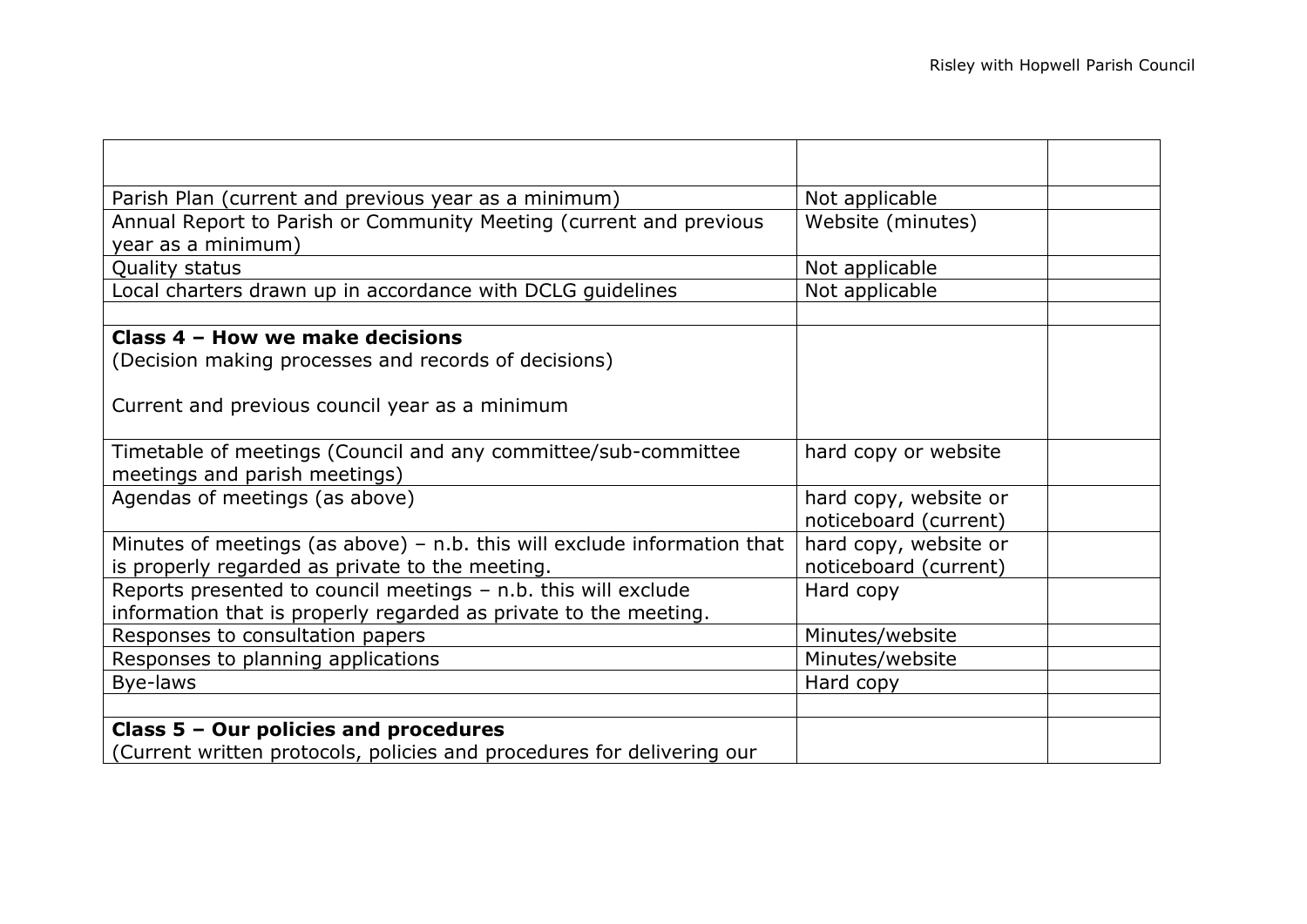| services and responsibilities)<br>Current information only                                                                                                         |           |  |
|--------------------------------------------------------------------------------------------------------------------------------------------------------------------|-----------|--|
|                                                                                                                                                                    |           |  |
| Policies and procedures for the conduct of council business:                                                                                                       |           |  |
| Procedural standing orders<br>Committee and sub-committee terms of reference<br>Delegated authority in respect of officers<br>Code of Conduct<br>Policy statements | Hard copy |  |
| Policies and procedures for the provision of services and about the                                                                                                |           |  |
| employment of staff:                                                                                                                                               |           |  |
| Internal instructions to staff and policies relating to the delivery of<br>services                                                                                | Hard copy |  |
| Equality and diversity policy                                                                                                                                      |           |  |
| Health and safety policy<br>Recruitment policies (including current vacancies)                                                                                     |           |  |
| Policies and procedures for handling requests for information                                                                                                      |           |  |
| Complaints procedures (including those covering requests for                                                                                                       |           |  |
| information and operating the publication scheme)                                                                                                                  |           |  |
| Information security policy                                                                                                                                        | Hard copy |  |
| Records management policies (records retention, destruction and<br>archive)                                                                                        | Hard copy |  |
| Data protection policies                                                                                                                                           | Website   |  |
| Schedule of charges (for the publication of information)                                                                                                           | See below |  |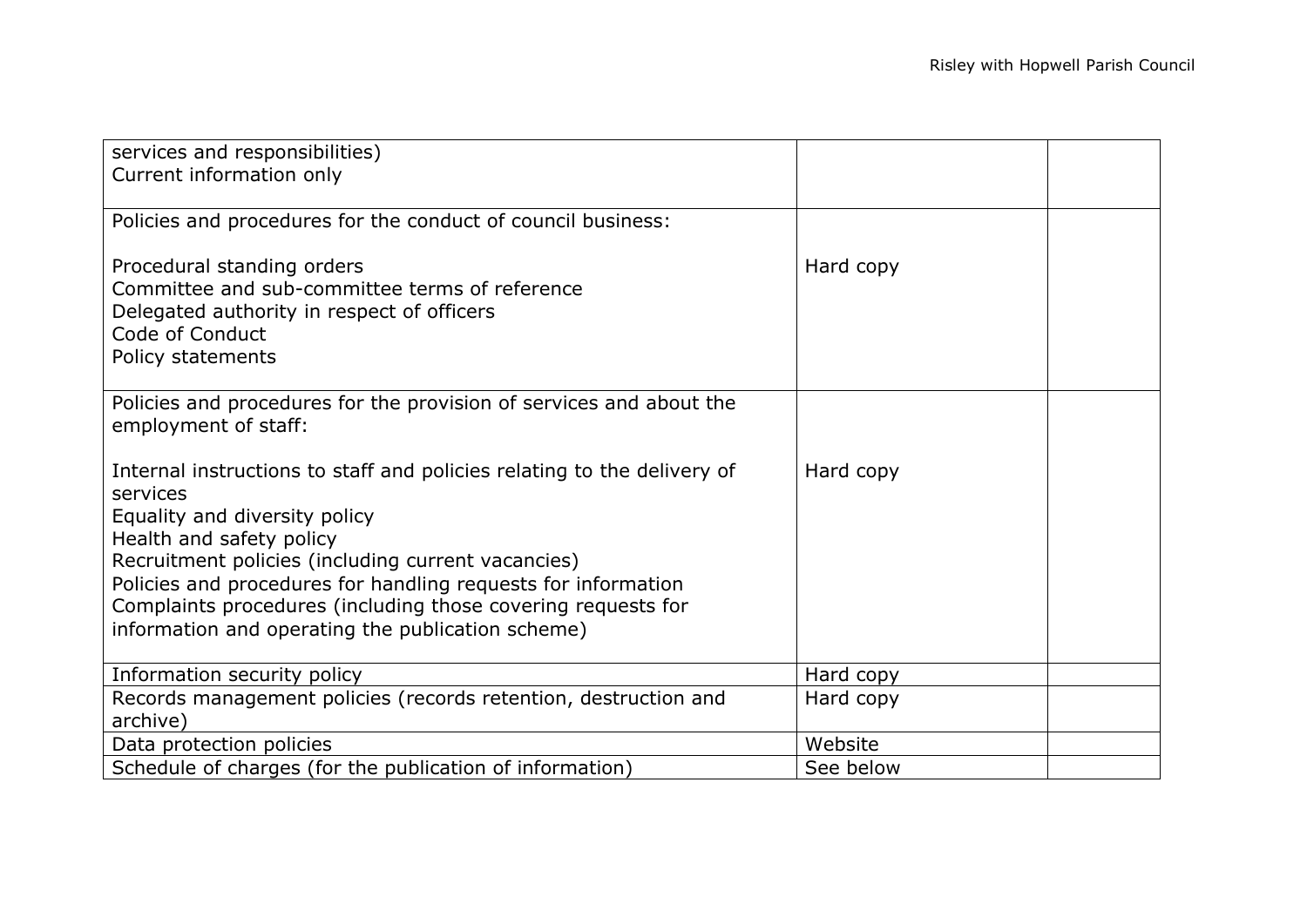| Class $6$ – Lists and Registers                                         |                      |  |
|-------------------------------------------------------------------------|----------------------|--|
|                                                                         |                      |  |
| Currently maintained lists and registers only                           |                      |  |
|                                                                         |                      |  |
| Any publicly available register or list (if any are held this should be | Electoral register   |  |
| publicised; in most circumstances existing access provisions will       | Erewash Borough      |  |
| suffice)                                                                | Council              |  |
| Assets register                                                         | Hard copy            |  |
| Disclosure log (indicating the information that has been provided in    | Not applicable       |  |
| response to requests; recommended as good practice, but may not be      |                      |  |
| held by parish councils)                                                |                      |  |
| Register of members' interests                                          | Website              |  |
| Register of gifts and hospitality                                       | Not applicable       |  |
|                                                                         |                      |  |
| Class $7 -$ The services we offer                                       |                      |  |
| (Information about the services we offer, including leaflets, guidance  |                      |  |
| and newsletters produced for the public and businesses)                 |                      |  |
|                                                                         |                      |  |
| Current information only                                                |                      |  |
|                                                                         |                      |  |
| Allotments                                                              | Not applicable       |  |
| Burial grounds and closed churchyards                                   | Website or hard copy |  |
| Community centres and village halls                                     | Not applicable       |  |
| Parks, playing fields and recreational facilities                       | Hard copy            |  |
| Seating, litter bins, clocks, memorials and lighting                    | Hard copy            |  |
| <b>Bus shelters</b>                                                     | Not applicable       |  |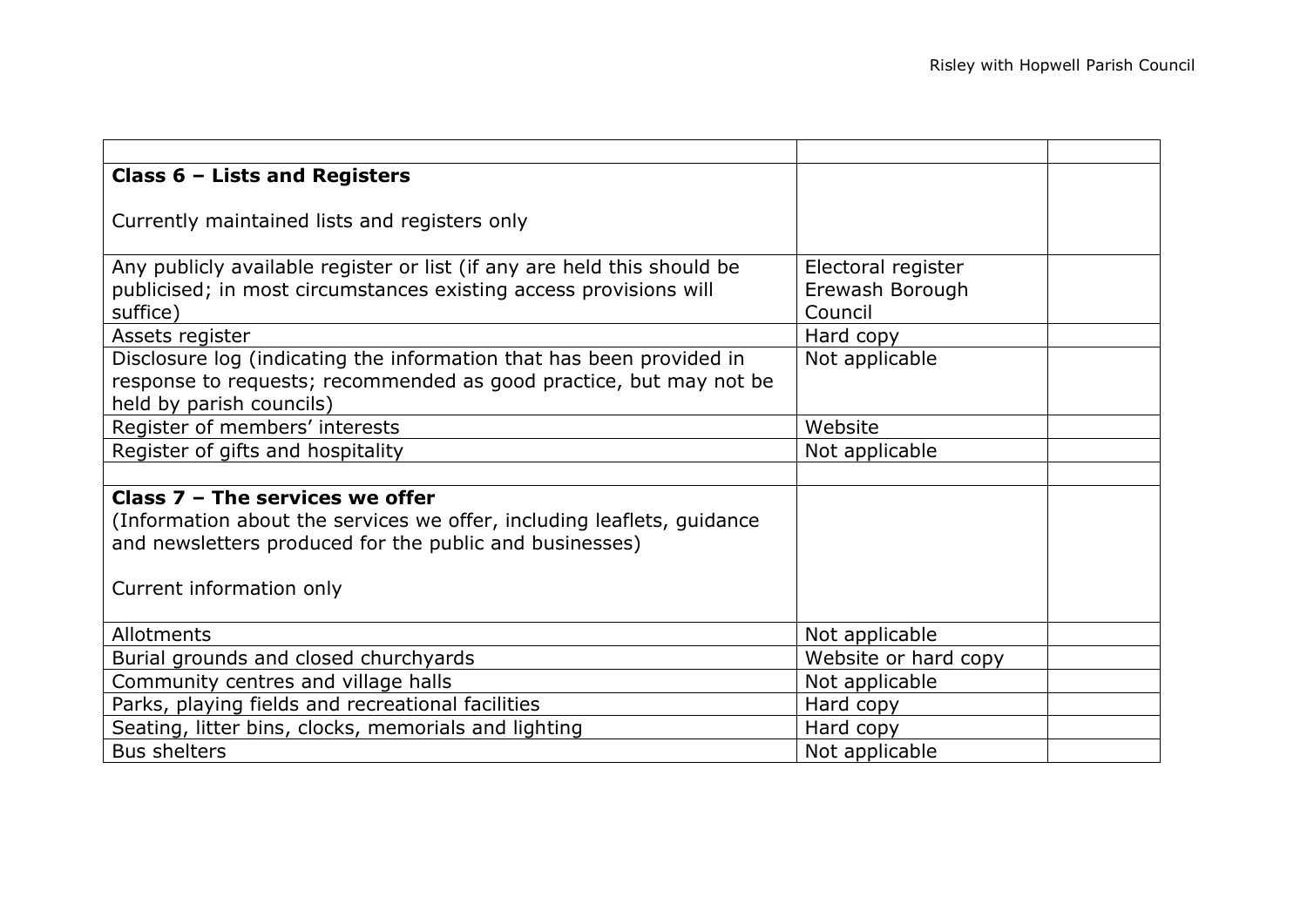| Markets                                                                    | Not applicable |  |
|----------------------------------------------------------------------------|----------------|--|
| Public conveniences                                                        | Not applicable |  |
| Agency agreements                                                          | Not applicable |  |
| Services for which the council is entitled to recover a fee, together with | Not applicable |  |
| those fees (e.g. burial fees)                                              |                |  |
|                                                                            |                |  |
| <b>Additional Information</b>                                              |                |  |
| This will provide Councils with the opportunity to publish information     | Not applicable |  |
| that is not itemised in the lists above                                    |                |  |
|                                                                            |                |  |

## **Contact details:**

Mrs Susan Dunkley, Clerk to Risley with Hopwell Parish Council 34 Sparrow Close, Ilkeston Derbyshire DE7 4PW Tel: 07541 737496 Email: clerk@risleywithhopwellparishcouncil.org.uk

## **Schedule of charges:**

This describes how the charges have been arrived at and should be published as part of the guide.

| <b>TYPE OF CHARGE</b> | <b>DESCRIPTION</b>           | <b>BASIS OF CHARGE</b>                                        |
|-----------------------|------------------------------|---------------------------------------------------------------|
| Disbursement cost     | Photocopying @ 10p per sheet | Each A4 copied                                                |
|                       | (black & white)              | Admin. cost                                                   |
|                       | Photocopying @ 20p per sheet | East A4 copied                                                |
|                       | (colour)                     | Admin. cost                                                   |
|                       | Postage                      | Actual cost of Royal Mail standard 2 <sup>nd</sup> class      |
| <b>Statutory Fee</b>  |                              | In accordance with the relevant legislation (quote the actual |
|                       |                              | statute)                                                      |